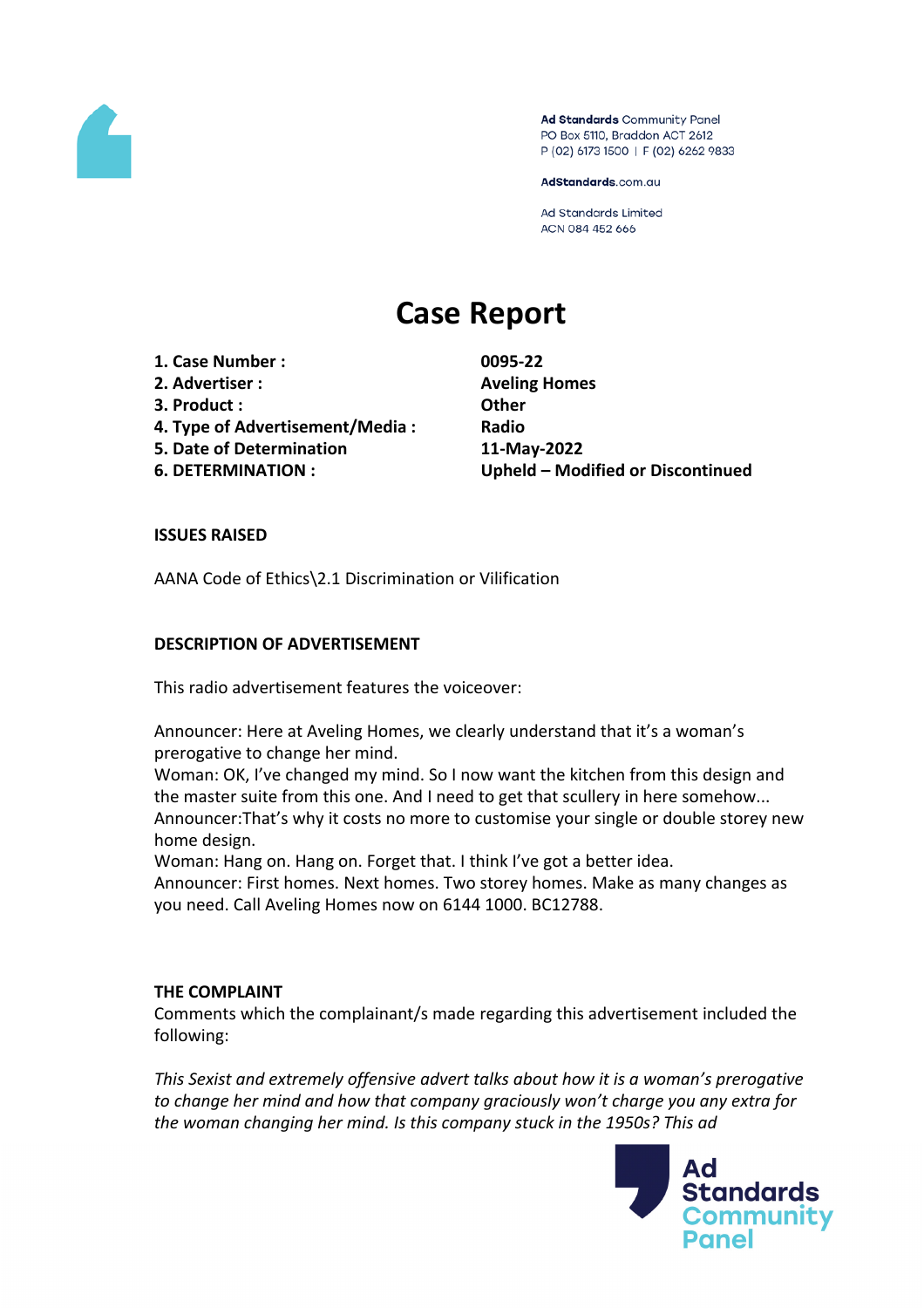

*perpetuates the image that a woman is irrational and running around constantly changing her mind and making life harder for everyone*

## **THE ADVERTISER'S RESPONSE**

Comments which the advertiser made in response to the complainant/s regarding this advertisement include the following:

*We do not consider the advertisement to be in breach of clause 2.1 of the Code of Ethics.*

*The advertisement is meant to be humorous and the humour derives from the fact that women changing their mind is a ridiculous and outdated stereotype. It in no way discriminates or vilifies women.*

*Section 2.1 of the Advertising Code of Ethics prohibits the discrimination or vilification of any individual or group of people on the basis of certain defined attributes. Discrimination is defined as "unfair or less favourable treatment" Vilification is defined as "humiliates, intimidates, incites hatred, contempt or ridicule".*

*The Practice Note to the Code of Ethics refers to humour as not being acceptable if a negative impression is created by the imagery and language used. However, "Advertisements can humorously or satirically suggest stereotypical aspects of a group of people in society provided the overall impression of the advertisement does not convey a negative impression of people in that group".*

*Nothing in the advertisement is capable of creating a negative impression of women or can be said to vilify them by inciting hatred, contempt or ridicule.*

#### **THE DETERMINATION**

The Ad Standards Community Panel (the Panel) considered whether this advertisement breaches Section 2 of the AANA Code of Ethics (the Code).

The Panel noted the complainant's concern that the advertisement is sexist and offensive towards women.

The Panel reviewed the advertisement and noted the advertiser's response.

**Section 2.1: Advertising or Marketing Communication shall not portray people or depict material in a way which discriminates against or vilifies a person or section of the community on account of race, ethnicity, nationality, gender, age, sexual preference, religion, disability, mental illness or political belief.**

The Panel noted the AANA Practice Note which provides guidance on the meaning of: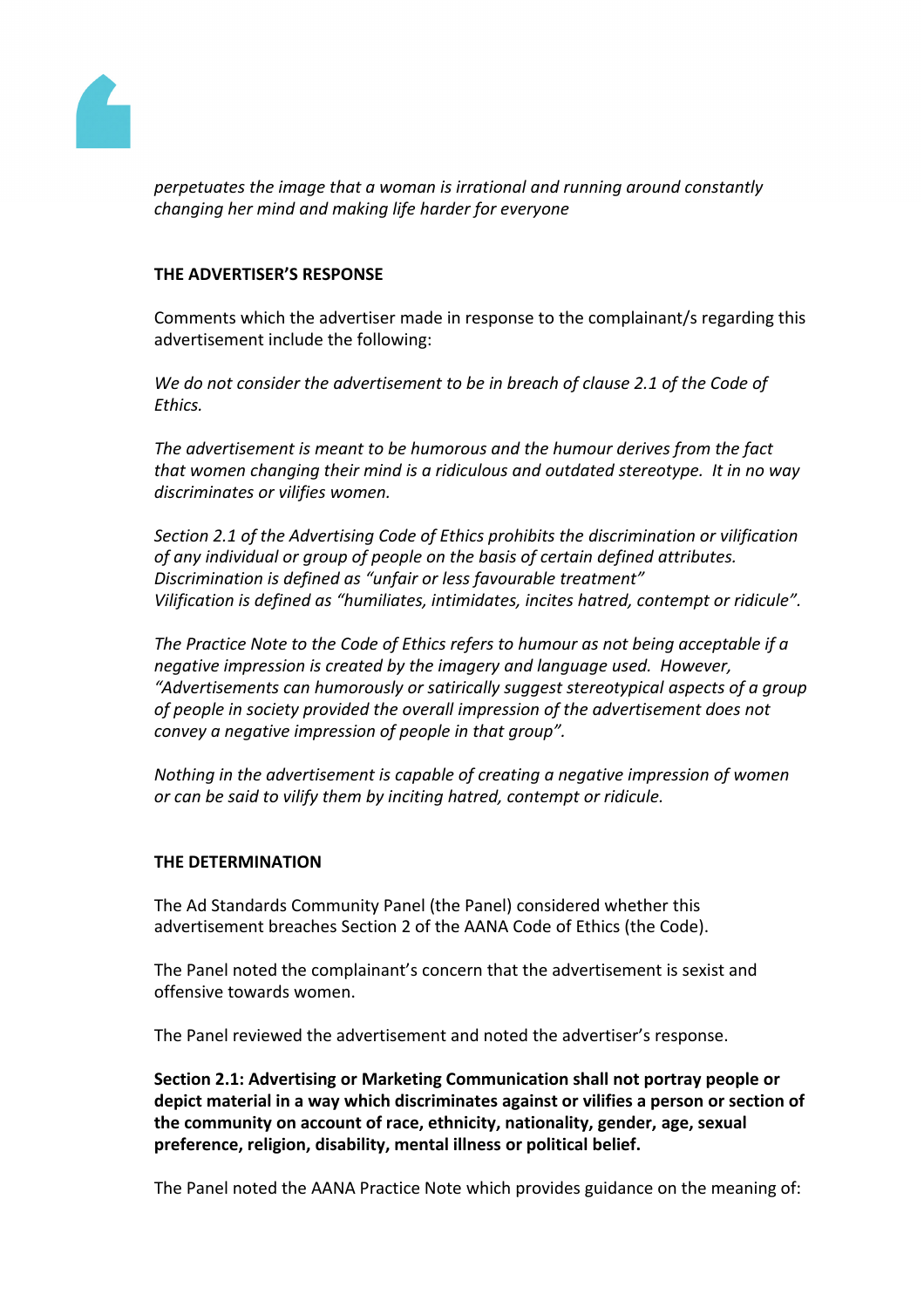

- · Discrimination unfair or less favourable treatment
- · Vilification humiliates, intimidates, incites hatred, contempt or ridicule
- · Gender male, female or trans-gender characteristics.

# **Does the advertisement portray material in a way which discriminates against or vilifies a person on account of gender?**

The Panel noted the Practice Note which states:

*"The depiction will be regarded as a breach if a negative impression is created by the imagery and language used in the advertisement of a person or group of people on the basis of a defined attribute listed above. Advertisements can humorously or satirically suggest stereotypical aspects of a group of people in society provided the overall impression of the advertisement does not convey a negative impression of people of that group on the basis of one or more of the attributes listed above."*

The Panel noted the advertiser's response that the advertisement is intended to be humorous and the humour derives from the fact that women changing their mind is a ridiculous and outdated stereotype.

The Panel considered that while highlighting the stereotype as outdated and ridiculous may have been the intent of the advertiser, the actual impression of the advertisement is much different. The Panel considered that the advertisement conveyed a negative impression of women as annoying, ineffective and indecisive.

The Panel considered that this negative impression is contributed to by having a male voiceoverand that the overall impact is one of condescension and promoting a negative and unnecessary gender trope.

The Panel noted that the advertisement could have used language such as "it's a home buyers prerogative to change their mind" without changing the female character or the male voiceover, and the impression of the advertisement would have been less negative.

Overall the Panel considered that the advertisement does treat women unfairly and less favourably and does incite contempt and ridicule of women by promoting a negative stereotype that women are difficult and ineffectual customers who are incapable of making a decision.

#### **Section 2.1 conclusion**

Finding that the advertisement did portray material in a way which discriminates against or vilifies a person or section of the community on account of gender or race, the Panel determined that the advertisement did breach Section 2.1 of the Code.

#### **Conclusion**